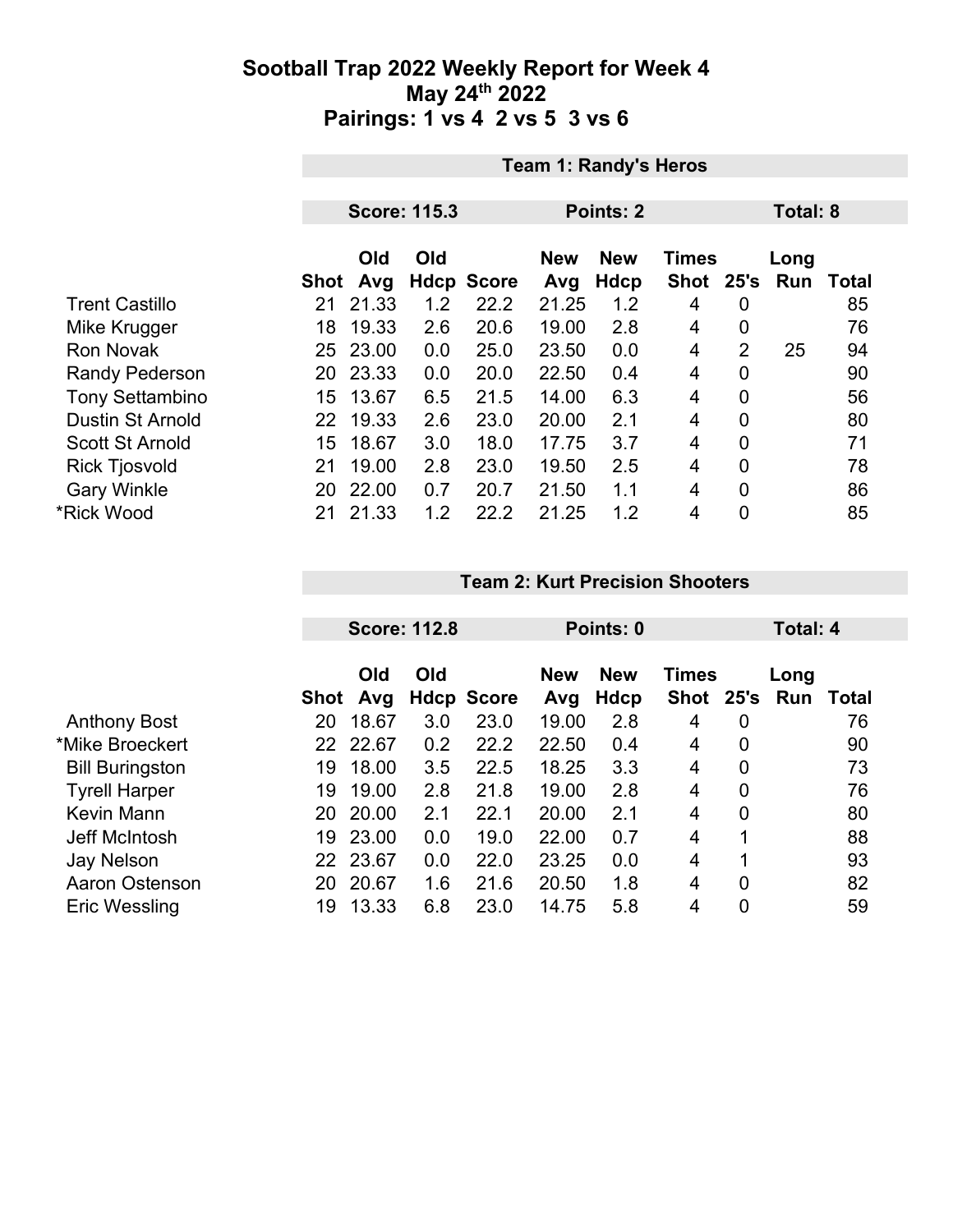|                      |          | <b>Team 3: NTM #1</b> |     |                   |                   |                           |                |                |                             |                 |  |
|----------------------|----------|-----------------------|-----|-------------------|-------------------|---------------------------|----------------|----------------|-----------------------------|-----------------|--|
|                      |          | <b>Score: 118.0</b>   |     |                   |                   | Points: 2                 |                |                |                             | <b>Total: 4</b> |  |
|                      | Shot Avg | <b>Old</b>            | Old | <b>Hdcp Score</b> | <b>New</b><br>Avg | <b>New</b><br><b>Hdcp</b> | <b>Times</b>   |                | Long<br>Shot 25's Run Total |                 |  |
| *Doug Benoit         | 22       | 13.67                 | 6.5 | 23.0              | 15.75             | 5.1                       | 4              | 0              |                             | 63              |  |
| Eddie E              | 24       | 20.67                 | 1.6 | 24.0              | 21.50             | 1.1                       | $\overline{4}$ | 0              |                             | 86              |  |
| <b>Keith Keith</b>   | 22 16.67 |                       | 4.4 | 23.0              | 18.00             | 3.5                       | $\overline{4}$ | 0              |                             | 72              |  |
| Steve Long           | 25 21.33 |                       | 1.2 | 25.0              | 22.25             | 0.5                       | 4              | $\mathbf 1$    | 25                          | 89              |  |
| <b>Steve Pickett</b> | 19       | 22.00                 | 0.7 | 19.7              | 21.25             | 1.2                       | 4              | 0              |                             | 85              |  |
| <b>Zach Pickett</b>  | 22 21.67 |                       | 0.9 | 22.9              | 21.75             | 0.9                       | 4              | 0              |                             | 87              |  |
| Dennis Robyn         | 18       | 16.67                 | 4.4 | 22.4              | 17.00             | 4.2                       | 4              | $\mathbf 0$    |                             | 68              |  |
| Kelly Robyn          | 23       | 19.67                 | 2.3 | 23.0              | 20.50             | 1.8                       | 4              | $\overline{0}$ |                             | 82              |  |
| <b>Todd Robyn</b>    | 18       | 17.33                 | 4.0 | 22.0              | 17.50             | 3.9                       | 4              | 0              |                             | 70              |  |

|                         |    |            | <b>Score: 111.5</b> |                   | Points: 0                                |      |               |   | Total: 0 |       |  |
|-------------------------|----|------------|---------------------|-------------------|------------------------------------------|------|---------------|---|----------|-------|--|
|                         |    | Old<br>Old |                     |                   | <b>New</b><br><b>New</b><br><b>Times</b> |      |               |   | Long     |       |  |
|                         |    | Shot Avg   |                     | <b>Hdcp Score</b> | Avg                                      | Hdcp | Shot 25's Run |   |          | Total |  |
| <b>Barb Dorumsgaard</b> | 11 | 11.00      | 8.4                 | 19.4              | 11.00                                    | 8.4  | 4             | 0 |          | 44    |  |
| <b>Cole Galbraith</b>   | 24 | 23.67      | 0.0                 | 24.0              | 23.75                                    | 0.0  | 4             |   |          | 95    |  |
| *Ryan Malik             | 23 | 18.67      | 3.0                 | 23.0              | 19.75                                    | 2.3  | 4             | 0 |          | 79    |  |
| <b>Vickie Parks</b>     | 11 | 5.67       | 12.1                | 23.0              | 7.00                                     | 11.2 | 4             | 0 |          | 28    |  |
| <b>Keith Pickett</b>    | 20 | 20.00      | 2.1                 | 22.1              | 20.00                                    | 21   | 4             | 0 |          | 80    |  |

**Team 4: NTM #2**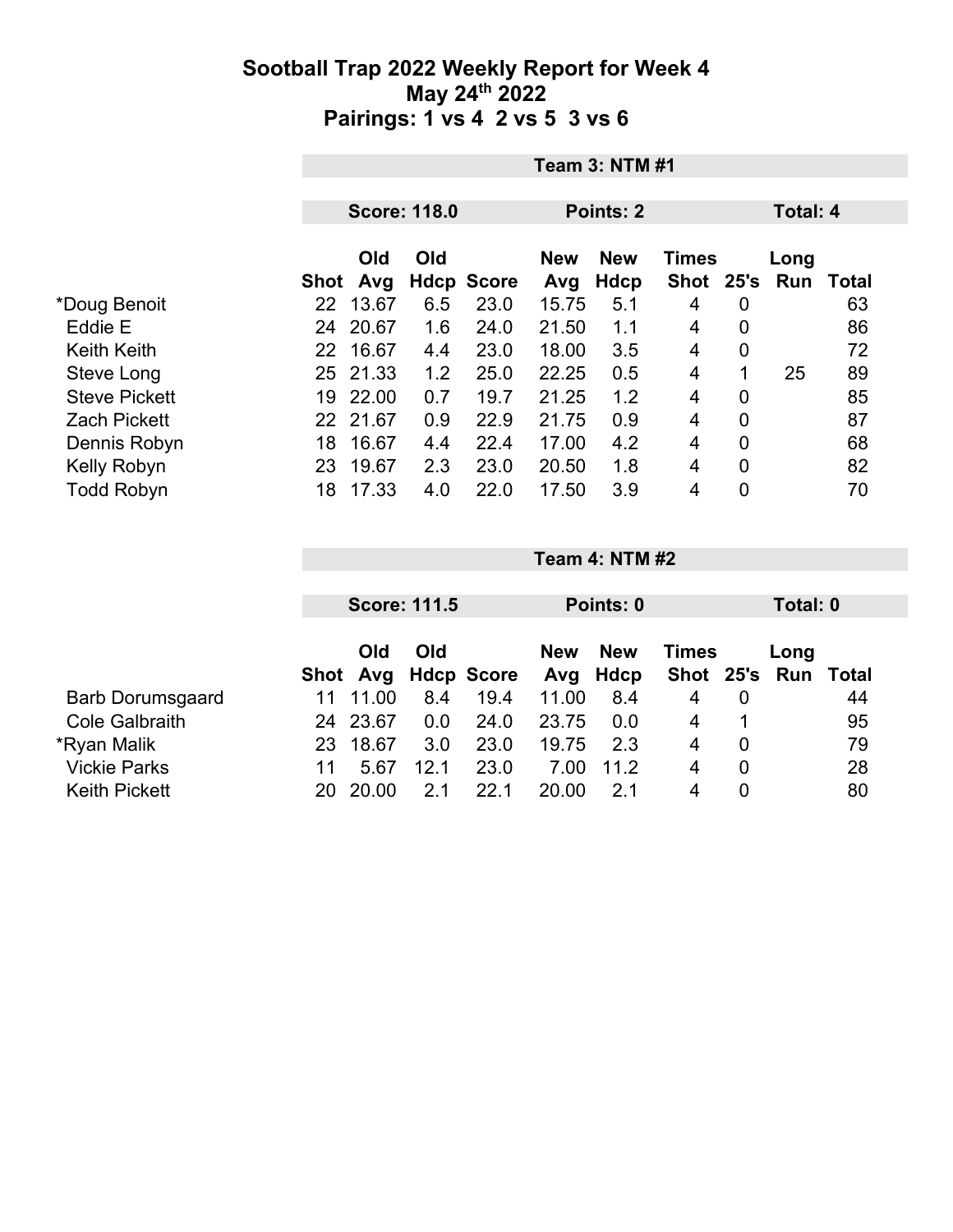|                    |      | <b>Team 5: Northland Cabinets</b> |                     |                   |                   |                    |                           |                |             |       |
|--------------------|------|-----------------------------------|---------------------|-------------------|-------------------|--------------------|---------------------------|----------------|-------------|-------|
|                    |      |                                   |                     |                   |                   |                    |                           |                |             |       |
|                    |      |                                   | <b>Score: 117.0</b> |                   | Points: 2         |                    |                           |                | Total: 8    |       |
|                    | Shot | Old<br>Avg                        | Old                 | <b>Hdcp Score</b> | <b>New</b><br>Avg | <b>New</b><br>Hdcp | <b>Times</b><br>Shot 25's |                | Long<br>Run | Total |
| Mike Ash           | 22   | 17.67                             | 3.7                 | 23.0              | 18.75             | 3.0                | 4                         | 0              |             | 75    |
| Peg Beckman        | 12   | 8.67                              | 10.0                | 22.0              | 9.50              | 9.5                | 4                         | $\mathbf{0}$   |             | 38    |
| *Jeff Johnston     | 16   | 19.33                             | 2.6                 | 18.6              | 18.50             | 3.2                | 4                         | $\overline{0}$ |             | 74    |
| <b>Keith Keith</b> | 23   | 23.67                             | 0.0                 | 23.0              | 23.50             | 0.0                | 4                         | $\overline{0}$ |             | 94    |
| Nancy LuJan        | 8    | 16.33                             | 4.7                 | 12.7              | 14.25             | 6.1                | 4                         | $\mathbf 0$    |             | 57    |
| <b>Kevin Mark</b>  | 18   | 21.67                             | 0.9                 | 18.9              | 20.75             | 1.6                | 4                         | $\mathbf 0$    |             | 83    |
| <b>Mark OBrien</b> | 22   | 17.33                             | 4.0                 | 23.0              | 18.50             | 3.2                | 4                         | $\overline{0}$ |             | 74    |
| Mike Pepek         | 24   | 17.67                             | 3.7                 | 24.0              | 19.25             | 2.6                | 4                         | $\mathbf 0$    |             | 77    |
| Dave Sampson       | 24   | 21.33                             | 1.2                 | 24.0              | 22.00             | 0.7                | 4                         | $\overline{0}$ |             | 88    |
| Denis Wesenberg    | 14   | 17.67                             | 3.7                 | 17.7              | 16.75             | 4.4                | 4                         | 0              |             | 67    |

| Team 6: League average                                  |     |  |            |            |                          |                |          |   |  |
|---------------------------------------------------------|-----|--|------------|------------|--------------------------|----------------|----------|---|--|
|                                                         |     |  |            |            |                          |                |          |   |  |
| <b>Score: 114.9</b>                                     |     |  |            | Points: 0  |                          |                | Total: 0 |   |  |
| Old<br>Shot Avg Hdcp Score Avg Hdcp Shot 25's Run Total | Old |  | <b>New</b> | <b>New</b> | <b>Times</b><br>$\Omega$ | $\overline{0}$ | Long     | 0 |  |

| Super Shooters: Ron Novak |            | 25 |
|---------------------------|------------|----|
|                           | Steve Long | 25 |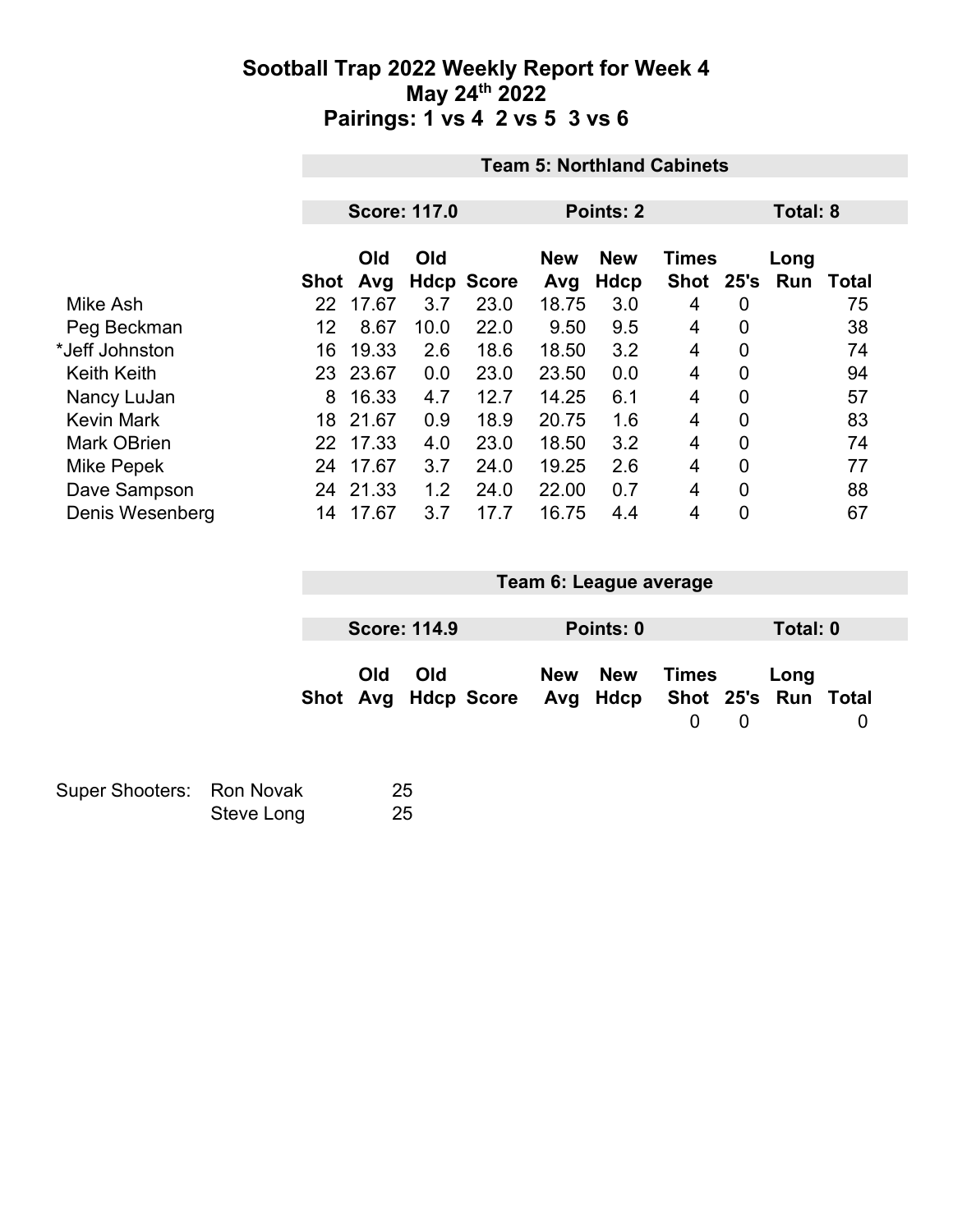# **Sootball Trap 2022 Team Standings through week 4**

| Team 5 | <b>Northland Cabinets</b>      | 8.0 |
|--------|--------------------------------|-----|
| Team 1 | <b>Randy's Heros</b>           | 8.0 |
| Team 3 | <b>NTM#1</b>                   | 4.0 |
| Team 2 | <b>Kurt Precision Shooters</b> | 4.0 |
| Team 6 | League average                 | 0.0 |
| Team 4 | <b>NTM#2</b>                   | 0.0 |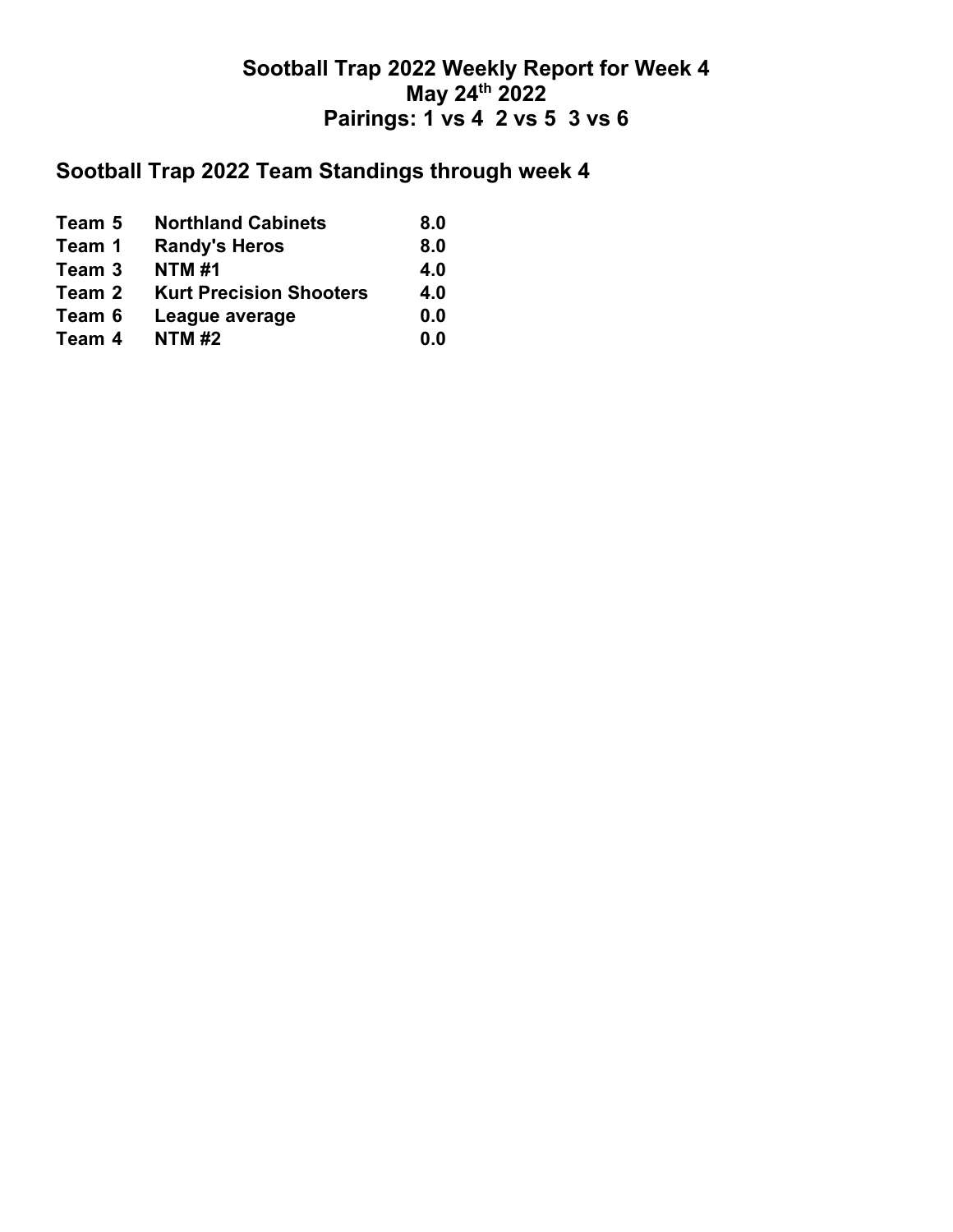## **Sootball Trap 2022 Total Target Leaders Through Week 4**

| Shooter                 | Total | Avg   |   | Rounds Straights Team |                                |
|-------------------------|-------|-------|---|-----------------------|--------------------------------|
| <b>Cole Galbraith</b>   | 95    | 23.75 | 4 | 1                     | <b>NTM#2</b>                   |
| <b>Ron Novak</b>        | 94    | 23.50 | 4 | $\overline{2}$        | <b>Randy's Heros</b>           |
| <b>Keith Keith</b>      | 94    | 23.50 | 4 | $\pmb{0}$             | <b>Northland Cabinets</b>      |
| <b>Jay Nelson</b>       | 93    | 23.25 | 4 | 1                     | <b>Kurt Precision Shooters</b> |
| <b>Randy Pederson</b>   | 90    | 22.50 | 4 | 0                     | Randy's Heros                  |
| <b>Mike Broeckert</b>   | 90    | 22.50 | 4 | 0                     | <b>Kurt Precision Shooters</b> |
| <b>Steve Long</b>       | 89    | 22.25 | 4 | 1                     | NTM #1                         |
| Dave Sampson            | 88    | 22.00 | 4 | 0                     | <b>Northland Cabinets</b>      |
| <b>Jeff McIntosh</b>    | 88    | 22.00 | 4 | 1                     | <b>Kurt Precision Shooters</b> |
| <b>Zach Pickett</b>     | 87    | 21.75 | 4 | 0                     | NTM #1                         |
| Eddie E                 | 86    | 21.50 | 4 | 0                     | <b>NTM#1</b>                   |
| <b>Gary Winkle</b>      | 86    | 21.50 | 4 | 0                     | Randy's Heros                  |
| <b>Rick Wood</b>        | 85    | 21.25 | 4 | 0                     | Randy's Heros                  |
| <b>Trent Castillo</b>   | 85    | 21.25 | 4 | 0                     | Randy's Heros                  |
| <b>Steve Pickett</b>    | 85    | 21.25 | 4 | 0                     | <b>NTM#1</b>                   |
| <b>Kevin Mark</b>       | 83    | 20.75 | 4 | 0                     | <b>Northland Cabinets</b>      |
| <b>Aaron Ostenson</b>   | 82    | 20.50 | 4 | $\mathbf 0$           | <b>Kurt Precision Shooters</b> |
| Kelly Robyn             | 82    | 20.50 | 4 | 0                     | <b>NTM#1</b>                   |
| <b>Dustin St Arnold</b> | 80    | 20.00 | 4 | 0                     | Randy's Heros                  |
| <b>Kevin Mann</b>       | 80    | 20.00 | 4 | $\pmb{0}$             | <b>Kurt Precision Shooters</b> |
| <b>Keith Pickett</b>    | 80    | 20.00 | 4 | 0                     | <b>NTM #2</b>                  |
| <b>Ryan Malik</b>       | 79    | 19.75 | 4 | 0                     | <b>NTM #2</b>                  |
| <b>Rick Tjosvold</b>    | 78    | 19.50 | 4 | 0                     | Randy's Heros                  |
| <b>Mike Pepek</b>       | 77    | 19.25 | 4 | 0                     | <b>Northland Cabinets</b>      |
| <b>Anthony Bost</b>     | 76    | 19.00 | 4 | $\pmb{0}$             | <b>Kurt Precision Shooters</b> |
| <b>Tyrell Harper</b>    | 76    | 19.00 | 4 | 0                     | <b>Kurt Precision Shooters</b> |
| Mike Krugger            | 76    | 19.00 | 4 | 0                     | Randy's Heros                  |
| <b>Mike Ash</b>         | 75    | 18.75 | 4 | $\mathbf 0$           | <b>Northland Cabinets</b>      |
| <b>Mark OBrien</b>      | 74    | 18.50 | 4 | 0                     | <b>Northland Cabinets</b>      |
| <b>Jeff Johnston</b>    | 74    | 18.50 | 4 | 0                     | <b>Northland Cabinets</b>      |
| <b>Bill Buringston</b>  | 73    | 18.25 | 4 | 0                     | <b>Kurt Precision Shooters</b> |
| <b>Keith Keith</b>      | 72    | 18.00 | 4 | 0                     | <b>NTM#1</b>                   |
| <b>Scott St Arnold</b>  | 71    | 17.75 | 4 | 0                     | Randy's Heros                  |
| <b>Todd Robyn</b>       | 70    | 17.50 | 4 | 0                     | <b>NTM#1</b>                   |
| Dennis Robyn            | 68    | 17.00 | 4 | 0                     | <b>NTM#1</b>                   |
| Denis Wesenberg         | 67    | 16.75 | 4 | 0                     | <b>Northland Cabinets</b>      |
| Doug Benoit             | 63    | 15.75 | 4 | 0                     | NTM #1                         |
| <b>Eric Wessling</b>    | 59    | 14.75 | 4 | 0                     | <b>Kurt Precision Shooters</b> |